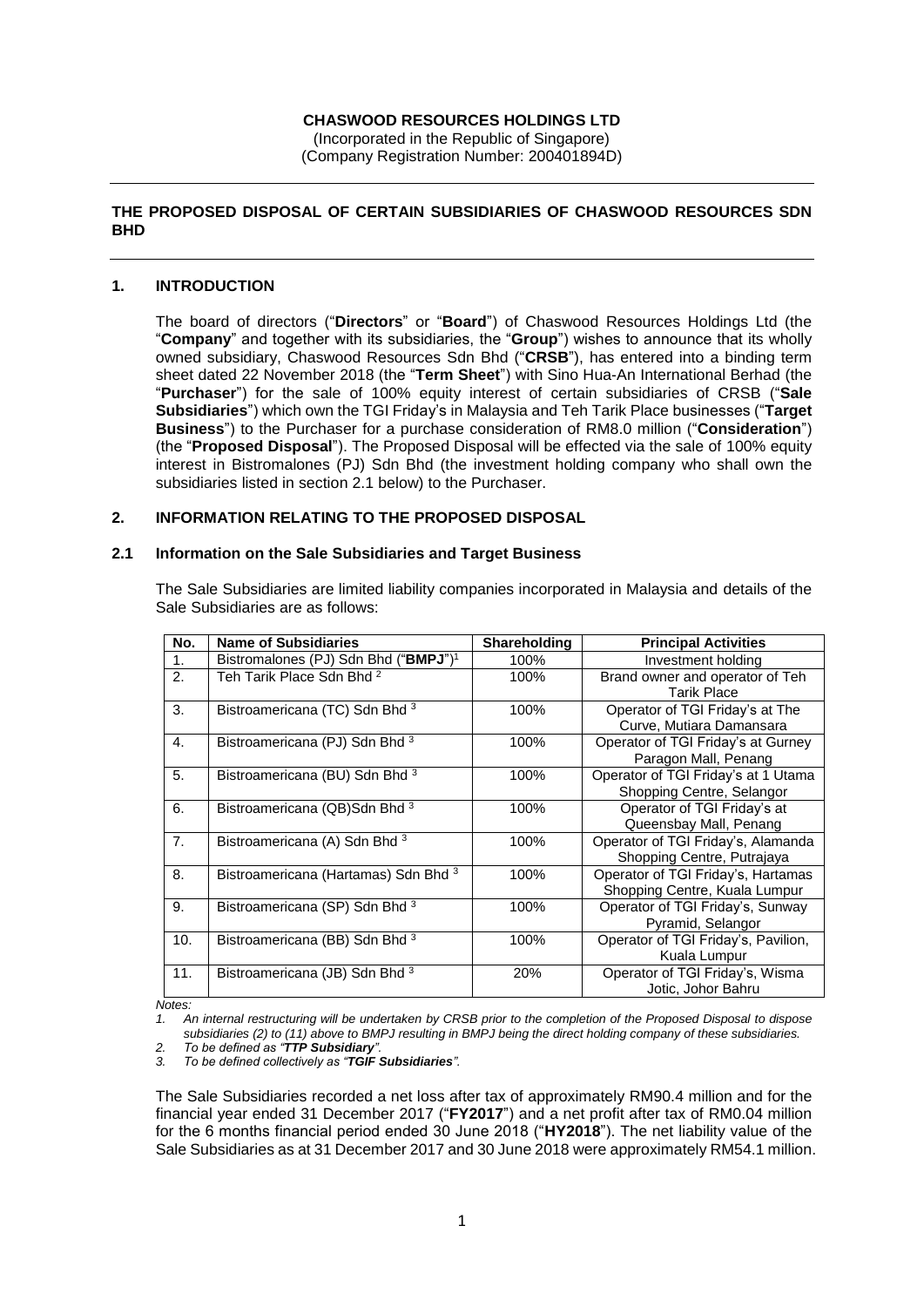As at the date of this announcement, no valuation was conducted in respect of the Sale Subsidiaries for the purpose of the Proposed Disposal.

The Proposed Disposal is part of an ongoing restructuring involving the Group's business. The Consideration was arrived at after an arms-length negotiation and on a willing seller and willing buyer basis taking into account, *inter alia,* the Sale Subsidiaries' loss after tax position of RM90.4 million for FY2017 and profit after tax position of RM0.04 million for HY2018, and the net liability value of the Sale Subsidiaries of approximately RM54.1 million as at 30 June 2018.

Based on the consolidated financial statements of the Group for HY2018 and the Consideration, the Group will recognise a loss of approximately RM18.4 million from the Proposed Disposal subject to any accounting adjustments which may be necessary upon the finalisation of the transaction.

# **2.2 Information on the Purchaser**

The Purchaser is a public company incorporated in Malaysia and is listed on the Main Board of Bursa Malaysia since 26 March 2007. The Purchaser is an investment holding company while its main subsidiary is in the manufacturing and sales of metallurgical coke and other related byproducts. The directors and substantial shareholders of the Purchaser, based on information available to the Company as at the date of this announcement are as follows:

| <b>Directors</b>                                    | <b>Shareholding in the Purchaser</b>                |                                               |  |
|-----------------------------------------------------|-----------------------------------------------------|-----------------------------------------------|--|
|                                                     | No. of shares beneficially<br>held in the Purchaser | % of Issued share capital<br>of the Purchaser |  |
| Y.A.M. Tunku Naquiyuddin<br>Ibni Tuanku Ja'afar 1   | 316,565,959                                         | 28.21%                                        |  |
| Liu Guodong                                         | 178,000,057                                         | 15.86%                                        |  |
| Y. Bhg. Dato' Mohd Shahar<br><b>Bin Abdul Hamid</b> |                                                     |                                               |  |
| Lim See Tow                                         |                                                     |                                               |  |
| Liu Xuegiang                                        | ۰                                                   |                                               |  |
| Zhai Baoxing                                        |                                                     |                                               |  |

| <b>Substantial shareholders</b>                   | <b>Shareholding in the Purchaser</b>                |                                               |
|---------------------------------------------------|-----------------------------------------------------|-----------------------------------------------|
|                                                   | No. of shares beneficially<br>held in the Purchaser | % of Issued share capital<br>of the Purchaser |
| Y.A.M. Tunku Naquiyuddin<br>Ibni Tuanku Ja'afar 1 | 316,565,959                                         | 28.21%                                        |
| Rock Point Alliance Pte Ltd                       | 285,000,080                                         | 25.39%                                        |
| Liu Guodong                                       | 178,000,057                                         | 15.86%                                        |
| <b>Rise Business Inc</b>                          | 102,000,038                                         | 9.09%                                         |

*Note:*

*1. Includes indirect interest by virtue of (i) his shareholdings in Rock Point Alliance Sdn Bhd which in turn holds the entire equity interest in Rock Point Alliance Pte.Ltd. and (ii) his siblings' and children's shareholding in the Purchaser.*

The Purchaser, its directors and shareholders are not in any way related to the Group, the Directors or any of the substantial shareholders of the Company ("**Substantial Shareholders**").

## **3. PRINCIPAL TERMS OF THE PROPOSED DISPOSAL**

# **3.1 Proposed transaction**

The Purchaser shall acquire 100% equity interest in BMPJ for a purchase consideration of RM8.0 million ("**Consideration**") in cash from CRSB which is payable on the date of completion of the Proposed Disposal. BMPJ shall own the TGIF Subsidiaries and TTP Subsidiary prior to the completion of the Proposed Disposal.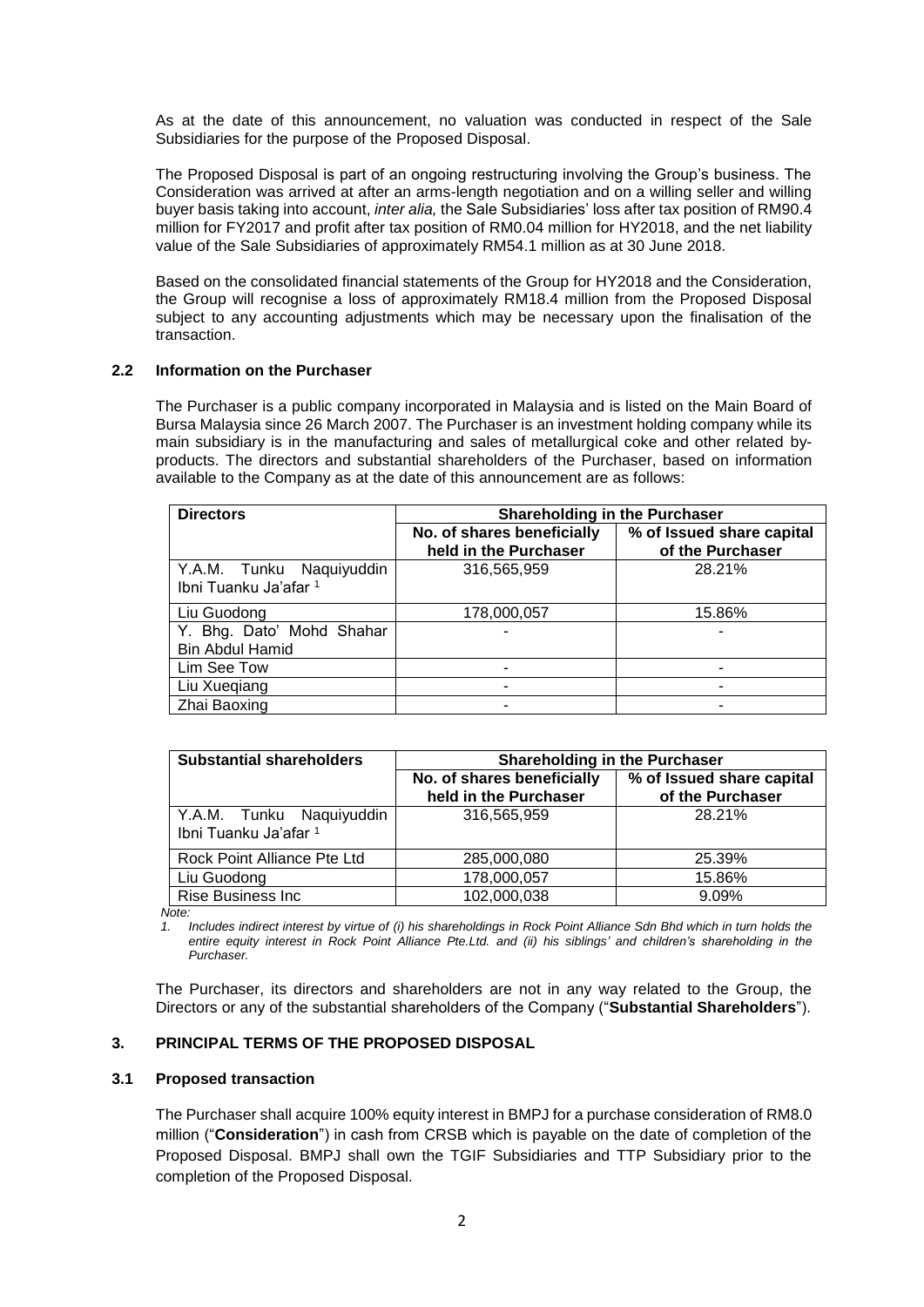# **3.2 Key Assumptions**

The Consideration takes into account the following assumptions:

- (i) No material adverse change in the prospects of the Target Business at completion.
- (ii) The Target Business has the benefit of all licenses and permits, and regulatory approvals necessary to operate the business.
- (iii) The Target Business' contracts, including related party agreements, are made on an arm's length basis and substantially the same terms and conditions would continue postcompletion.
- (iv) At completion, the Target Business has maintained a normal level of working capital required to meet its operational requirement.
- (v) All information provided about the Target Business to date is materially accurate and reliable.

# **3.3 Conditions Precedent**

Subject to the terms and conditions to be detailed in the relevant legal documentation for the Proposed Disposal, the principal conditions precedent of the Proposed Disposal would include but not be limited to as follows:

- satisfactory completion of legal, business, operational and financial due diligence by the Purchaser;
- the consolidated structure of BMPJ and the Target Business shall be in place prior to completion;
- approval by the board of directors and shareholders of the Purchaser, if applicable;
- satisfactory completion and execution of relevant legal transaction documentation, in form and substance mutually acceptable to the parties ("**Definitive Agreements**");
- receipt of undertaking letter from CRSB that the Purchase Consideration shall only be utilized for the settlement of the CRSB's and the Target Business' outstanding liabilities which are not in the normal course of business working capital cycle;
- obtaining all relevant consents, approvals, registrations and filings for the Proposed Disposal, including the internal approvals and approvals of the shareholders of the Company and CRSB, third parties, and all relevant regulatory, government bodies and Singapore Exchange Securities Trading Limited ("**SGX-ST**"), where applicable;
- employment contracts to be entered with the key senior management to be identified by Purchaser;
- all representations and warranties of CRSB set forth in the Definitive Agreements being true and correct; and
- other conditions precedent that are usual and customary for transactions of this type having been satisfied, which shall include, without limitation, no material adverse change having occurred since the date of execution of the Definitive Agreements.

# **3.4 Exclusivity Period**

For a period of 120 days from the commencement of access with reasonable due diligence information in relation to the Proposed Disposal (subject to any mutually agreed extension thereof) (the "**Exclusivity Period**"), CRSB agrees that during such period, they will not directly or indirectly enter or propose to enter into or continue any discussion or negotiations in respect of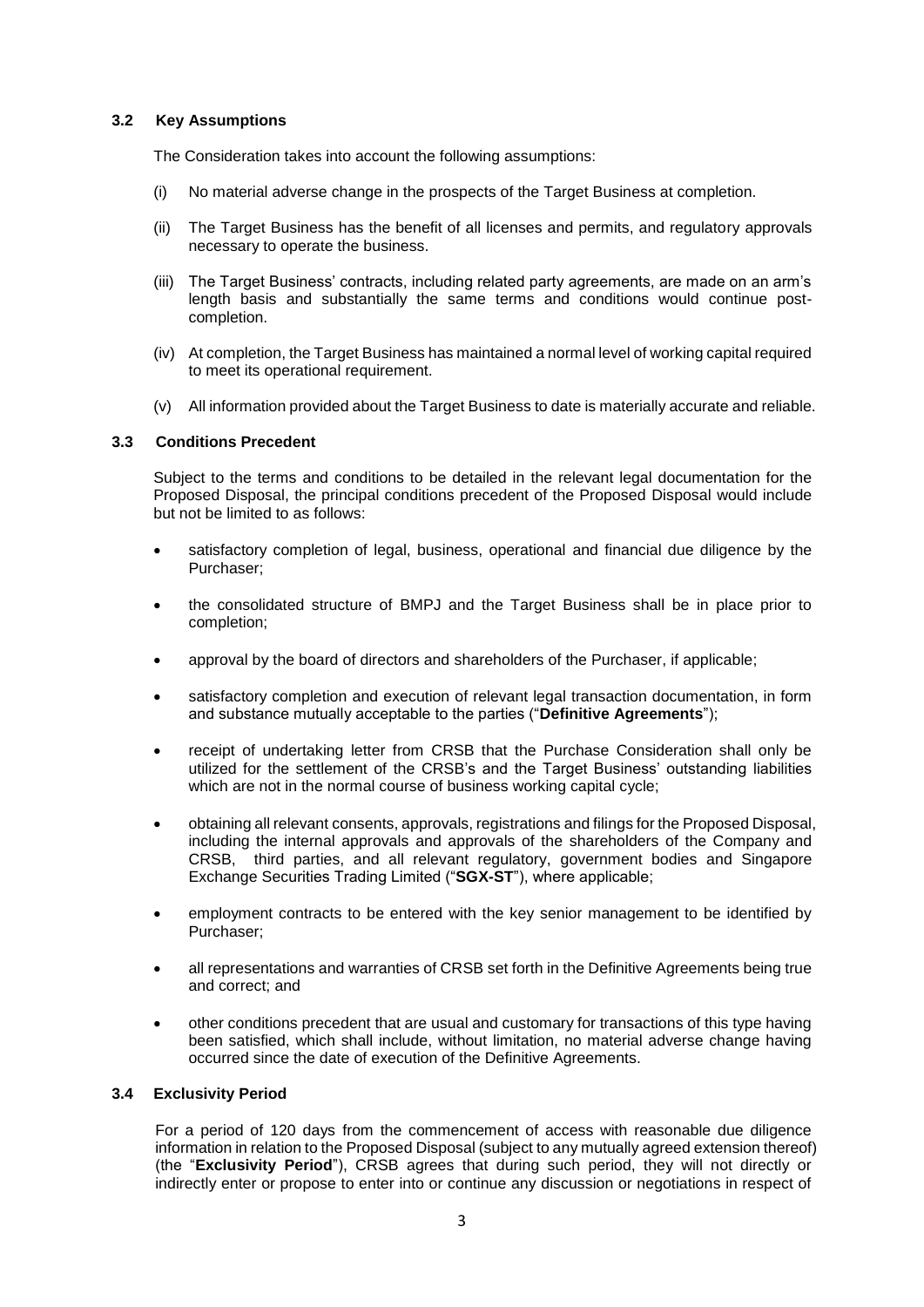any transaction relating to an investment in the Target Business whether by way of sale, transfer, assignment or otherwise of the shares of the Target Business, with any person or entity other than the Purchaser.

# **4. RATIONALE FOR THE PROPOSED DISPOSAL AND USE OF PROCEEDS**

The Proposed Disposal of the Target Business is part of an ongoing business restructuring plan to restore the financial position of the Company. The Proposed Disposal is also part of the proposed settlement plan for the proposed debt restructuring scheme with the financial institution lenders of the Group ("**Proposed Debt Restructuring**"). In the event the Proposed Disposal is completed prior to the proposed disposal of CRSB as announced on 15 September 2018 ("**Proposed CRSB Disposal**"), a supplemental share sale agreement will be required to be entered into for the variation of terms to the Proposed CRSB Disposal given that the Target Business is part of the sale subsidiaries under the Proposed CRSB Disposal.

The Board is of the view that the Proposed Disposal is in the best interest of the Company and the Shareholders as it will restore the financial position of the Company and provide better value to the Shareholder with the completion of the restructuring exercise.

The entire net proceeds amounting to RM8.0 million will be utilized to partially repay the outstanding loan owing by the Group to financial institution lenders pursuant to the Proposed Debt Restructuring and to repay trade and other creditors of the Group. The utilization proceeds is consistent with the undertaking letter to be provided by CRSB that the Consideration shall only be utilized for the settlement of CRSB's and the Target Business' outstanding liabilities which are not in the normal course of business working capital cycle.

The Proposed Disposal is in line with the proposed scheme of arrangement with the financial institution lenders of the Group ("**Scheme Lenders**") which has been approved by the Scheme Creditors in a court convened meeting held on 9 November 2018 but is still subject to the Court's approval as announced on 9 November 2018.

# **5. RELATIVE FIGURES UNDER RULE 1006 OF THE CATALIST RULES**

The relative figures computed on the applicable bases set out in Rule 1006 of the Catalist Rules in respect of the Proposed Disposal and based on the unaudited consolidated financial statements of the Group for HY2018 as announced by the Company on 14 August 2018 are set out below.

| <b>Rule</b><br>1006 | <b>Computations</b>                                                                                                                                              | <b>Percentage</b><br>(%)     |
|---------------------|------------------------------------------------------------------------------------------------------------------------------------------------------------------|------------------------------|
| (a)                 | The net asset value of the assets to be disposed of<br>compared with the Group's net asset value.                                                                | <b>Not</b><br>meaningful (1) |
| (b)                 | The net profits attributable to the assets disposed of<br>compared with the Group's net profit                                                                   | <b>Not</b><br>meaningful (2) |
| (c)                 | Aggregate value of the consideration received,<br>compared with the Group's market capitalization                                                                | $116.3\%$ <sup>(3)</sup>     |
| (d)                 | The number of equity securities issued by the issuer as<br>consideration, compared with the number of equity<br>securities previously in issue                   | Not Applicable               |
| (e)                 | The aggregate volume or amount of proved and<br>probable reserves to be disposed of, compared with the<br>aggregate of the group's proved and probable reserves. | Not Applicable               |

*Notes:*

*<sup>(1)</sup> Not meaningful as the net asset value of the Target Business is approximately RM26.4 million as at 30 June 2018 and the net liabilities position of the Group is approximatelyRM65.2 million as at 30 June 2018. The ratio of the net asset value of the Target Business to the net liabilities position of the Group is approximately negative 40.5%.*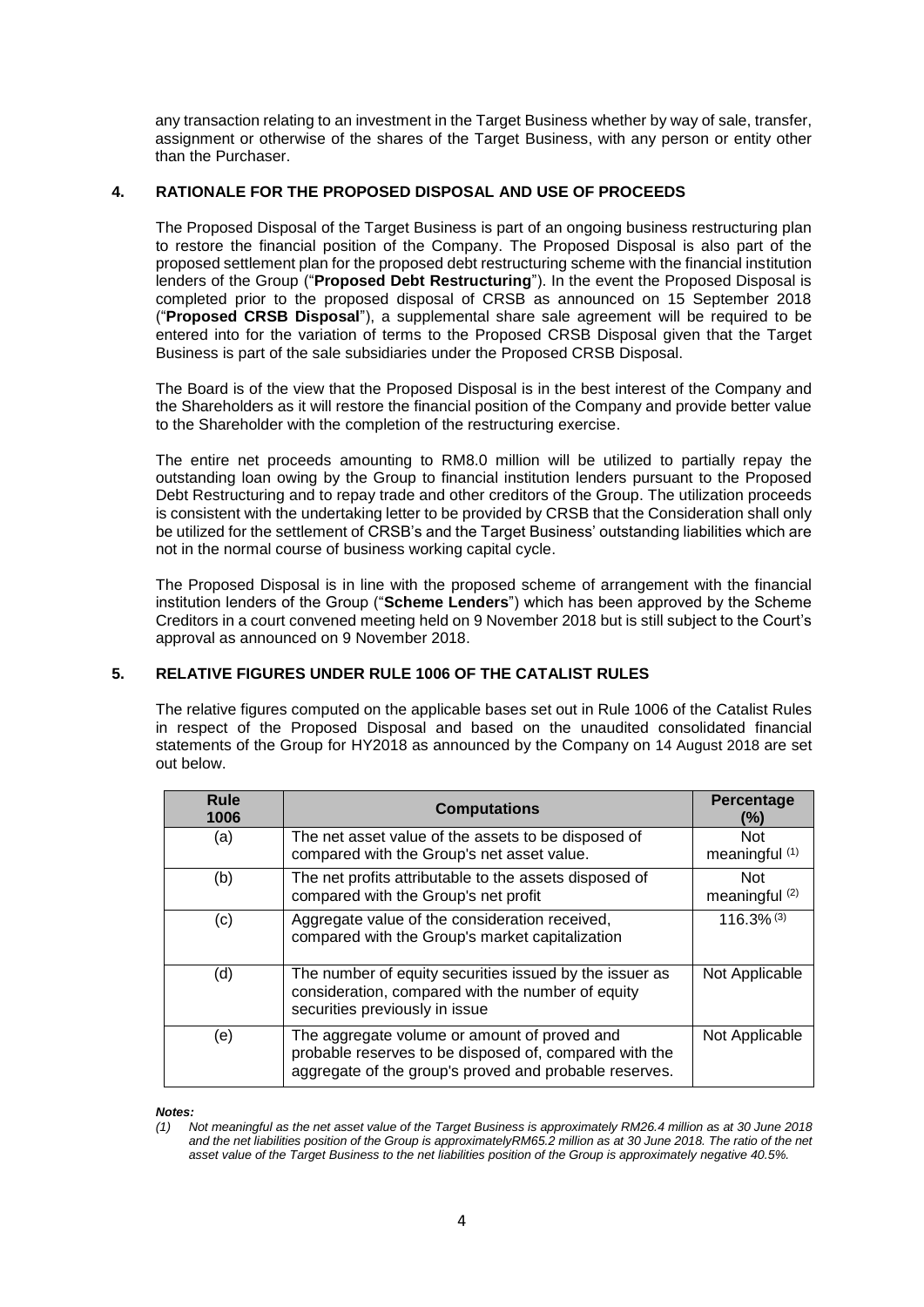- *(2) Not meaningful as the Target Business recorded pre-tax profit for HY2018 of approximately RM0.1 million and the Group recorded pre-tax loss for HY2018 of approximately RM5.3 million. The ratio of the pre-tax profit of the Target Business to the pre-tax loss of the Group is approximately negative 2.8%.*
- *(3) Computed based on the Consideration of RM8.0 million (or approximately S\$2.6 million based on the exchange rate of S\$1:RM3.05 as at 22 November 2018 being the market day preceding the signing of the Term Sheet) and the market capitalisation of the Group of approximately S\$2.26 million. The Group's market capitalisation is computed based on the number of issued Shares of 250,605,231 and the weighted average price of approximately S\$0.009 per Share on 28 February 2018, being the last trading day prior to trading suspension of the Shares on 18 June 2018.*

The relative figures computed under Rule 1006(a) and (b) involve negative figures, as such pursuant to Catalist Rule 1007(1), the Company will through the Sponsor, consult the SGX-ST on the application of Chapter 10 of the Catalist Rules ("**Chapter 10**") for the Proposed Disposal. In view the Proposed Disposal involves the disposal of substantial part of the Group's core business and results in the material change of the Group's risk profile, the Proposed Disposal will be subject to the approval of the shareholders at an extraordinary general meeting in the event that the Proposed CRSB Disposal has not been completed.

# **6. FINANCIAL EFFECTS OF THE PROPOSED DISPOSAL**

The pro-forma financial effects of the Proposed Disposal, prepared based on the consolidated financial statements of the Group for FY2017, are set out below. The pro-forma financial effects of the Proposed Disposal are presented for illustration purposes only and are not intended to reflect the actual future financial situation of the Group after completion of the Proposed Disposal.

### **6.1 Net Tangible Assets ("NTA") per Share**

Assuming the Proposed Disposal had been completed on 31 December 2017, being the end of the most recently completed financial year of the Group, the financial effects on the NTA per share of the Group would be as follows:

|                         | <b>Before the Proposed</b><br><b>Disposal</b> | <b>After the Proposed</b><br><b>Disposal</b> |
|-------------------------|-----------------------------------------------|----------------------------------------------|
| NTA (RM'000)            | (62,363)                                      | (80, 771)                                    |
| Number of Shares ('000) | 250.605                                       | 250,605                                      |
| NTA per Share (RM sen)  | (24.9)                                        | (32.2)                                       |

### **6.2 Loss/Profit per Share**

Assuming that the Proposed Disposal had been effected on 1 January 2017, being the beginning of the most recently completed financial year of the Group, the financial effects on the loss per share of the Group would be as follows:

|                                                         | <b>Before the Proposed</b><br><b>Disposal</b> | <b>After the Proposed</b><br><b>Disposal</b> |
|---------------------------------------------------------|-----------------------------------------------|----------------------------------------------|
| Loss after tax attributable to<br>equity holders of the |                                               |                                              |
| Company (RM'000)                                        | (68,750)                                      | (87,158) <sup>(1)</sup>                      |
| Number of Shares                                        | 250,605                                       | 250,605                                      |
| Loss per Share (RM sen)                                 | (27.4)                                        | (34.8)                                       |

#### *Note:*

*(1) Taking into account the potential loss from the Proposed Disposal of approximately RM18.4 million.* 

### **6.3 Gearing**

Assuming that the Proposed Disposal had been effected on 1 January 2017, being the beginning of the most recently completed financial year of the Group, the financial effects on the gearing of the Group would be as follows: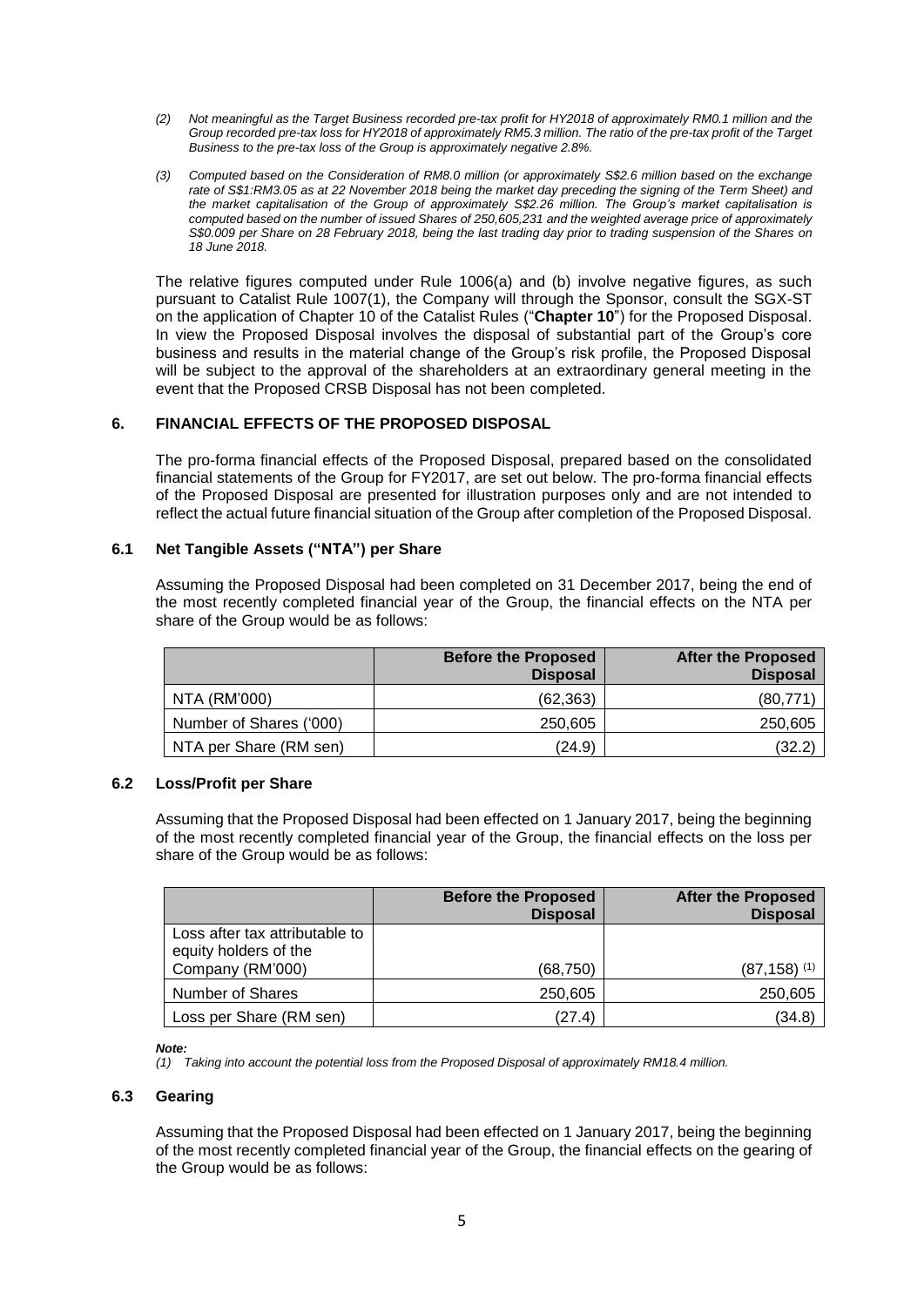|                                     | <b>Before the Proposed</b><br><b>Disposal</b> | <b>After the Proposed</b><br><b>Disposal</b> |
|-------------------------------------|-----------------------------------------------|----------------------------------------------|
| <b>Total Borrowings</b><br>(RM'000) | 32.044(1)                                     | $27.044$ (2)                                 |
| Net asset value (RM'000)            | (62,081)                                      | $(80, 489)$ (3)                              |
| Gearing (times)                     | (0.5)                                         | (0.3)                                        |

*Notes:*

*(1) Consist of total borrowings attributable to the Group including the redeemable exchangeable bonds.* 

- *(2) Taking into account the expected partial repayment of RM5.0 million from the Consideration to financial institutional lenders of the Group.*
- *(3) Taking into account the potential loss from the Proposed Disposal of approximately RM18.4 million.*

# **7. INTERESTS OF DIRECTORS AND CONTROLLING SHAREHOLDERS**

Other than through their respective shareholdings in the Company, none of the Directors and/or controlling Shareholders of the Company has any interest (direct or indirect) in the Proposed Disposal. To the best knowledge of the Directors, the Directors confirm that the Proposed Disposal is not an interested person transaction.

#### **8. DIRECTORS' SERVICE CONTRACTS**

No person is proposed to be appointed as a director of the Company in connection with the Proposed Disposal. Accordingly no service contract is proposed to be entered into between the Company and any such person.

#### **9. DOCUMENTS FOR INSPECTION**

A copy of the Term Sheet is available for inspection by the Shareholders during normal business hours at the registered office of the Company at 80 Robinson Road #02-00 Singapore 068898 for a period of three (3) months commencing from the date of this announcement.

### **10. DIRECTORS' RESPONSIBILITY STATEMENT**

The Directors of the Company collectively and individually accept full responsibility for the accuracy of the information given in this announcement and confirm, after making all reasonable enquiries, that to the best of their knowledge and belief, this announcement constitutes full and true disclosure of all material facts about the Proposed Disposal, the Company and its subsidiaries, and the Directors are not aware of any facts the omission of which would make any statement in this announcement misleading. Where information in this announcement has been extracted from published or otherwise publicly available sources or obtained from a named source, the sole responsibility of the Directors has been to ensure that such information has been accurately and correctly extracted from those sources and/or reproduced in this announcement in its proper form and context.

### **11. CAUTIONARY STATEMENT**

Shareholders of the Company should note that there is no certainty or assurance that the Definitive Agreements in respect of the Proposed Disposal will be entered into, or that the Proposed Disposal will be completed. The Company will make the necessary announcements when there are further developments on the Proposed Disposal. Shareholders are advised to read this announcement and any further announcements by the Company carefully.